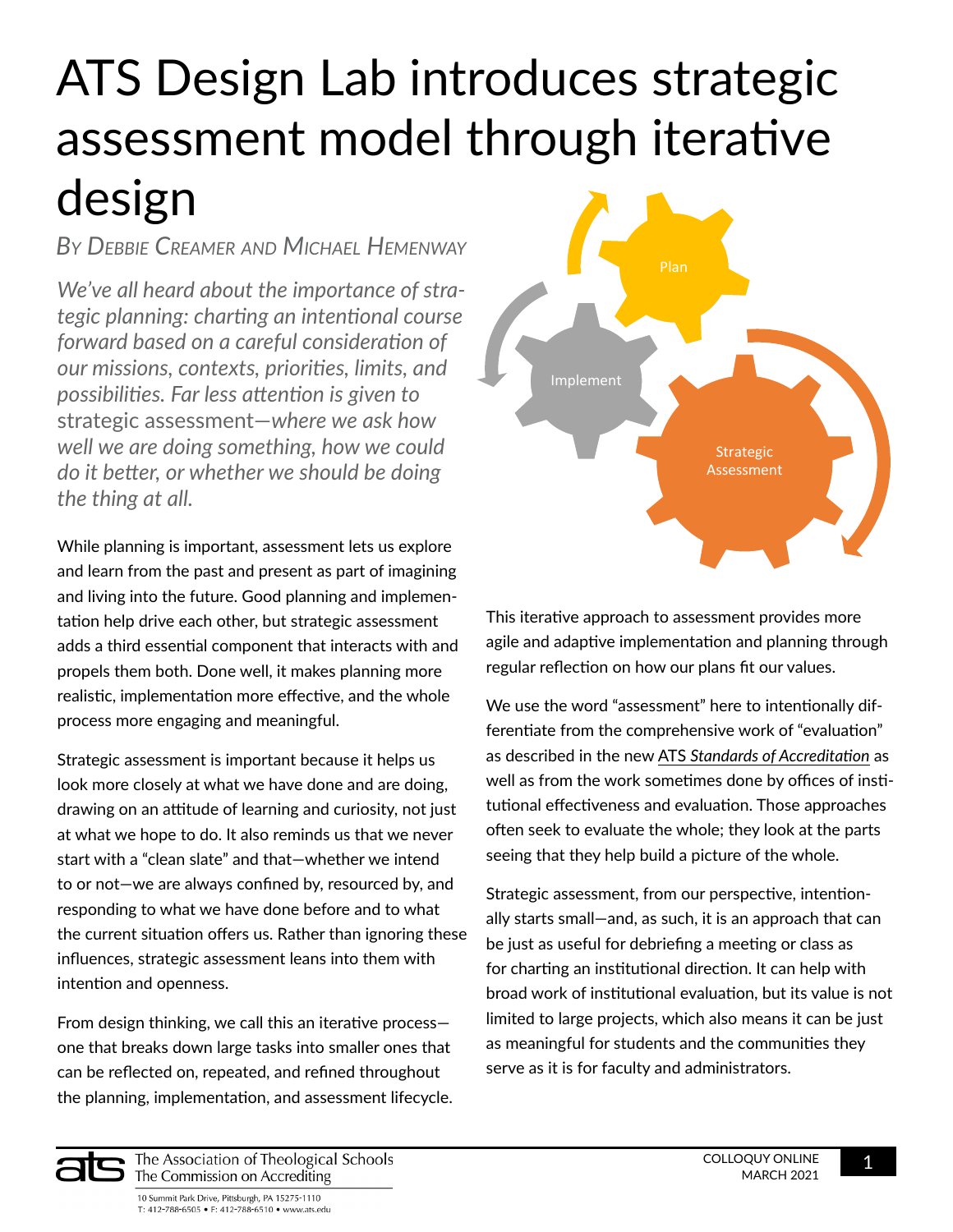Similarly, we call this "strategic" assessment to differentiate this intentional iterative process from more informal and intuitive forms of assessment many of us do if we have space, time, and a good conversation partner. The model proposed here provides concrete steps with sustained attention to design principles such as usercenteredness, diversity, curiosity, experimentation, and iteration.

Those of us who have been involved in traditional evaluation and assessment processes know that sometimes these activities are not really doing assessment at all (i.e., they focus on compliance, telling success stories,

and capacities to expand strategic assessment to larger institutional contexts. Remember, this is an iterative design approach, so keep tasks small to allow for timely reflection and refining.

### *1 Identify your goals (for the assessment—not the project!)*

As with implementation and planning, if we do not have a clear sense of our goals for assessment, we will not be able to keep the process connected closely to our values. So, as with any design, strategic assessment begins with clearly articulating your goals for assessment. Why are you investing time and effort in assessing this

or making a case for something rather than on humility and learning) or that they focus on assessing things that are easy to review rather than on things

*"As with implementation and planning, if we do not have a clear sense of our goals for assessment, we will not be able to keep the process connected closely to our values."*

that matter deeply. Non-strategic assessments are often motivated externally rather than out of a desire to be our best selves and are prescribed by calendars rather than engaged at times of need and possibility. They often don't gather meaningful data, don't reflect adequately on the data that is gathered, and don't act on what they learn. In these and many other ways, a shift to strategic assessment is sorely needed.

#### *A model for strategic assessment*

The ATS Design Lab has been developing a model of strategic assessment to help member schools with projects large or small. In it, we draw heavily on principles and practices of iterative design that identify concrete problems or challenges and then design activities that specifically address these problems. Our model is a flexible process, not a recipe, so it takes some practice and requires some adaptation to fit each specific context.

In the spirit of iterative design, we encourage users to pilot this process initially on a small project, such as an event you are planning, a degree change you are implementing, or a course you are designing. As your teams practice this process, you will begin to build the intuitions you hoping to learn from the process? Often, these goals for assessment will connect to furthering the goals of the

project and what are

project itself, but they are not the same. Examples of goals for strategic assessment might include to decide whether to continue a project or not, to better align a project's goals or outcomes with changes in your communities or context, or to provide a better experience for your users the next time you offer an event.

**2** *P**Create instruments and activities* Once you have established your goal ment, consider what activities or inst Once you have established your goals for assessment, consider what activities or instruments you can use to move toward these goals. You might begin by framing your goal in the form of questions (either one single question, or a series of interrelated and smaller questions). For example, deciding whether to continue a project might be framed as "if we never did X again, would anyone miss it?" and subsequent questions might include who would miss it, why would they miss it, how much would they miss it, what parts of it would they miss, whether other opportunities meet those same needs, and whether (and how much) all of this matters to your mission.

Once you have a clearer sense of the questions you are trying to answer, you can begin to identify the sorts

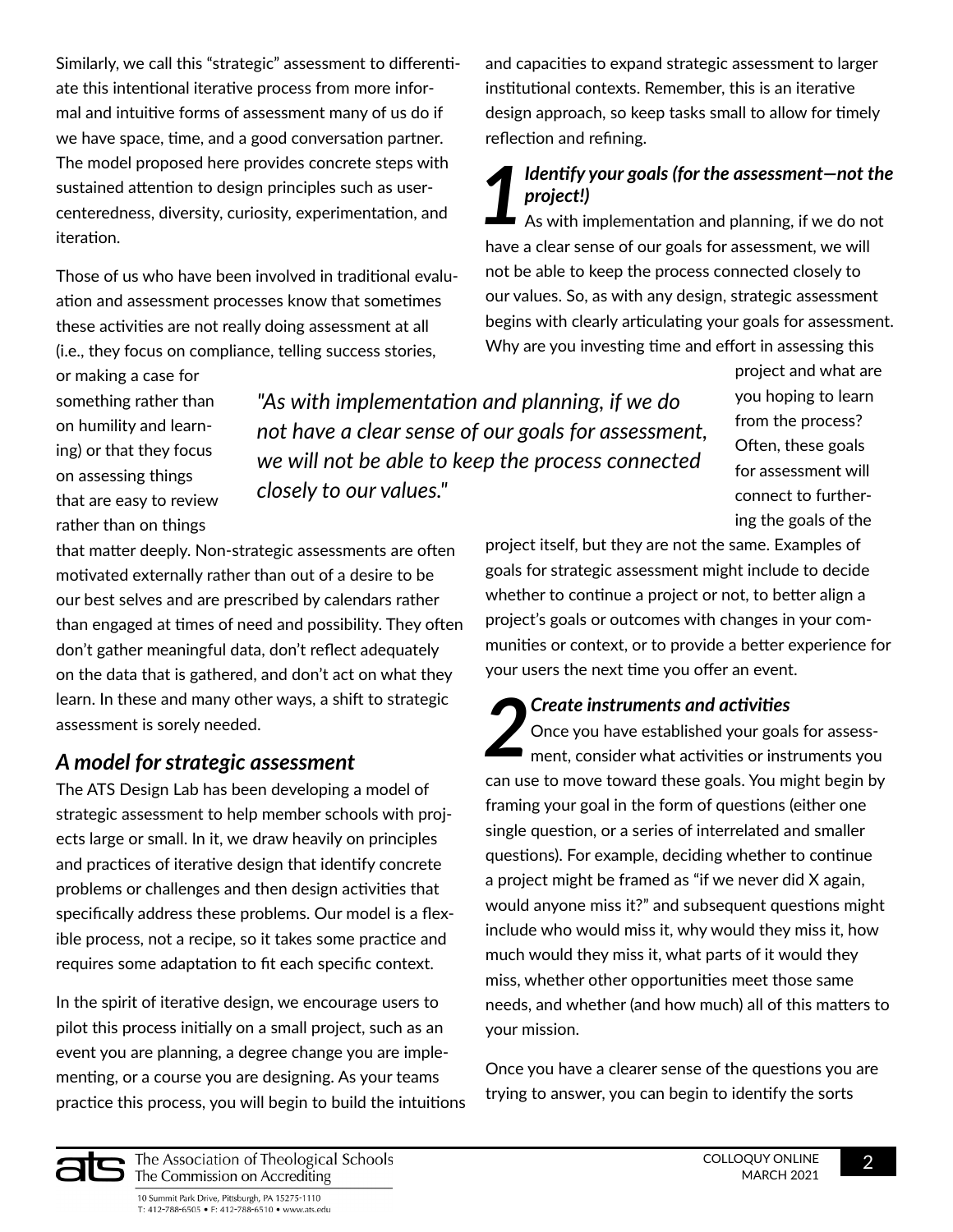of instruments or activities that will lead you toward answers (or, sometimes, to better questions). Do you need a cost/benefit or ROI analysis? Do you need to gather input from participants or stakeholders? Do you need to attend to historic inequalities or implicit bias? Do you need to look closely at the goals of the project in light of shifts in institutional priorities and values? Will you use surveys or town hall meetings? Do you need to schedule some workshops with the finance teams at your institution? Are there other sorts of experiments you need to run? What lenses or perspectives are you missing? Remember that the desire here is not just to "gather opinions" or "make a case" but rather to explore with curiosity and openness—in ways that help you learn, understand, and (eventually) act in response to the questions you have generated.

*3 Interpret and visualize/synthesize data* Data is an important part of the strategic assessment process, yet often our relationships with data in assessment are less robust than we would hope for. At this stage of our iterative strategic assessment process, we begin thinking about three relationships with data. First, as you consider the activities designed to help you accomplish your stated goals for assessment, what existing data and resources do you need to gather in support of these activities? Second, what new data do you need to collect and how will your activities and instruments afford this collection? Third, how will you aggregate and store these data to support the coming phases of analysis in the strategic assessment process?

It is also essential to remember that data does not speak for itself. Every data point and its connection to another can tell multiple stories. So, our next task in strategic assessment is to carefully interpret the data we have gathered in light of our assessment goals. Curiosity and diversity of perspective are paramount in this interpretive phase. Play with the data, put different bits in conversation with others and see what emerges. Ask hard questions of the data, particularly with your assessment goals in mind. Build visualizations of your data that tell a story from different perspectives and through different connections among the data.

**4** *Making decisions: what's next?*<br>At this point, we are ready to ask of<br>What are the stories of the data su At this point, we are ready to ask questions again. What are the stories of the data suggesting? What now shall we do? What will we start doing, what will we stop doing, and what will we change?

As we get to this stage, it is helpful to think in two directions (or two lobes, as visualized below). One direction looks at what we learned from the *outcome* of this strategic assessment project to identify next steps. If your goal was to decide whether to continue a project, the next steps might be to affirm its value and keep it on the schedule, cancel it altogether, put it on hiatus for a year, run a modified program next time (an experiment), or reframe the question and start the assessment process again. But the second direction is equally important: what did we learn from the *process* and what should we change the next time we engage in strategic assessment? In some ways, this is the infamous "assess the assessment plan"—was the plan as effective and as useful as you hoped it would be? We suggest that you also reflect on whether or how this strategic assessment process translates to other areas of work, noting that what you learn from the process of assessing a degree program might help you (or others) engage in the process of assessing a budget or an initiative or a mission statement. In other words, what did this process of assessment teach us about ourselves and our work together more broadly?

> What did we learn from the *outcome*; what are our next steps based on what we learned from this work?

What did we learn from the *process*; what should we change the next time we engage in strategic assessment?

The Association of Theological Schools The Commission on Accrediting